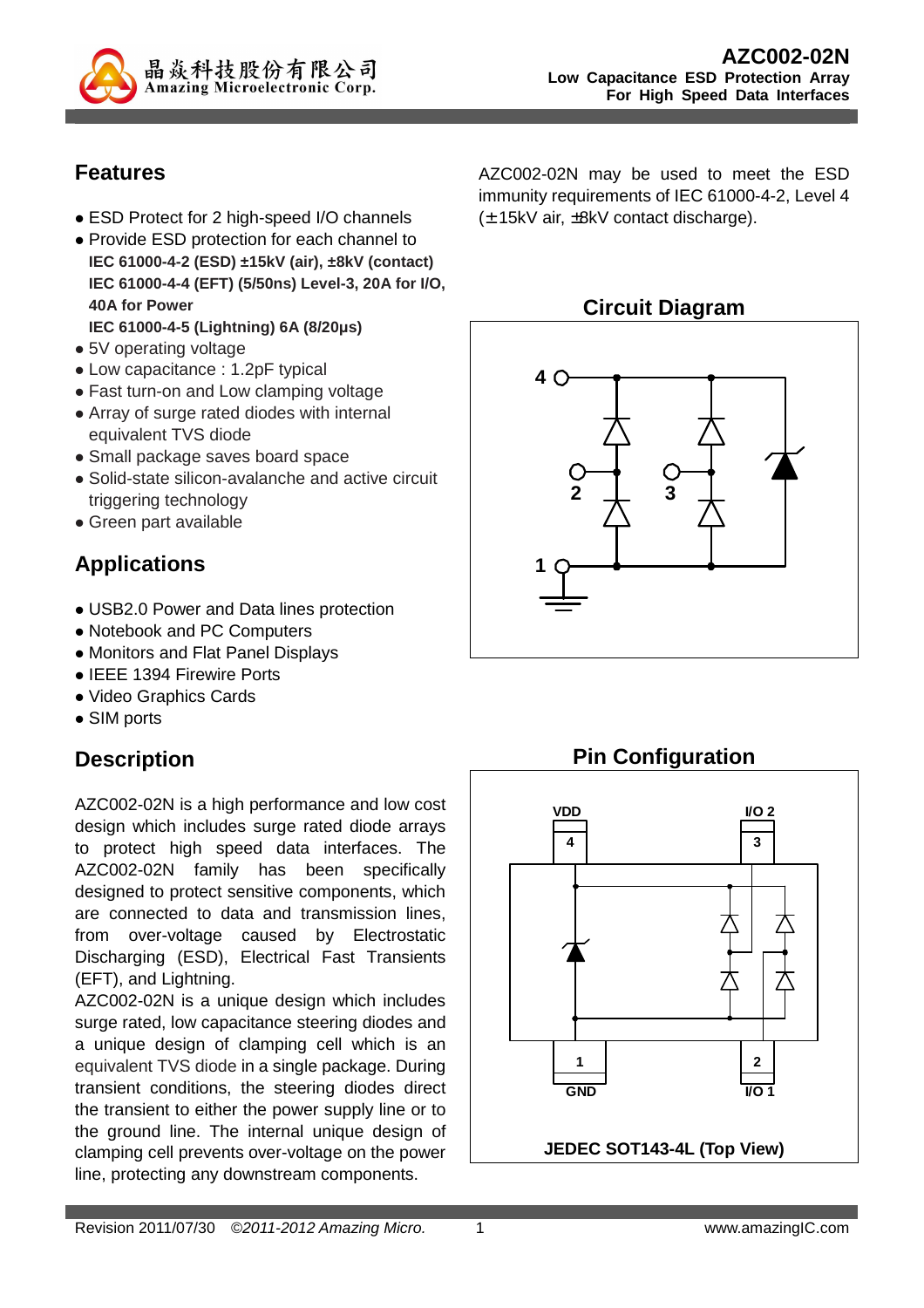

## **SPECIFICATIONS**

| <b>ABSOLUTE MAXIMUM RATINGS</b>    |                                |                                |              |
|------------------------------------|--------------------------------|--------------------------------|--------------|
| <b>PARAMETER</b>                   | <b>PARAMETER</b>               | <b>RATING</b>                  | <b>UNITS</b> |
| Peak Pulse Current (tp =8/20µs)    | <b>I</b> pp                    | 6                              | A            |
| Operating Supply Voltage (VDD-GND) | $V_{DC}$                       | 6                              | v            |
| ESD per IEC 61000-4-2 (Air)        | V <sub>ESD</sub>               | 17                             | kV           |
| ESD per IEC 61000-4-2 (Contact)    |                                | 12                             |              |
| <b>Lead Soldering Temperature</b>  | ${\mathsf T}_{\text{\rm SOL}}$ | 260 (10 sec.)                  | °C           |
| <b>Operating Temperature</b>       | $\mathsf{T}_{\mathsf{OP}}$     | $-55$ to $+85$                 | °C           |
| Storage Temperature                | ${\sf T}_{\text{STO}}$         | $-55$ to $+150$                | °C           |
| DC Voltage at any I/O pin          | V <sub>IO</sub>                | $(SND - 0.5)$ to $(VDD + 0.5)$ | v            |

| <b>ELECTRICAL CHARACTERISTICS</b> |                         |                                                                                |                          |      |                |              |
|-----------------------------------|-------------------------|--------------------------------------------------------------------------------|--------------------------|------|----------------|--------------|
| <b>PARAMETER</b>                  | <b>SYMBOL</b>           | <b>CONDITIONS</b>                                                              | <b>MIN</b><br><b>TYP</b> |      | <b>MAX</b>     | <b>UNITS</b> |
| <b>Reverse Stand-Off</b>          | <b>V</b> <sub>RWM</sub> | Pin 4 to pin 1, T=25 $^{\circ}$ C                                              |                          |      | 5              | v            |
| Voltage                           |                         |                                                                                |                          |      |                |              |
| Reverse Leakage                   | $I_{\text{L}eak}$       | $V_{RWM}$ = 5V, T=25 °C, Pin 4 to pin 1                                        |                          |      | $\overline{2}$ | μA           |
| Current                           |                         |                                                                                |                          |      |                |              |
| Channel Leakage                   | $I_{CH \text{ Leak}}$   | $V_{\text{Pin }4}$ = 5V, $V_{\text{Pin }1}$ = 0V, T=25 °C                      |                          |      | 1              | μA           |
| Current                           |                         |                                                                                |                          |      |                |              |
| Reverse Breakdown                 | $V_{BV}$                | $I_{\text{BV}}$ = 1mA, T=25 °C                                                 | 6.2                      |      |                | $\mathbf v$  |
| Voltage                           |                         | Pin 4 to Pin 1                                                                 |                          |      |                |              |
| Forward Voltage                   | $V_F$                   | $I_F = 15 \text{mA}$ , T=25 °C                                                 |                          | 0.8  | 1              | $\mathbf v$  |
|                                   |                         | Pin 1 to Pin 4                                                                 |                          |      |                |              |
| <b>Clamping Voltage</b>           | $V_{CL}$                | $I_{PP} = 5A$ , tp=8/20 $\mu$ s, T=25 °C                                       |                          | 8.1  | 9              | V            |
|                                   |                         | Any Channel pin to Ground                                                      |                          |      |                |              |
| <b>ESD Holding Voltage</b>        | $V_{hold}$              | IEC 61000-4-2 +6kV, T=25 °C,                                                   |                          | 13   |                | $\mathbf{V}$ |
|                                   |                         | Contact mode, Any Channel pin to                                               |                          |      |                |              |
|                                   |                         | Ground.                                                                        |                          |      |                |              |
| <b>Channel Input</b>              | $C_{\text{IN}}$         | $V_{\text{pin4}} = 5V$ , $V_{\text{pin1}} = 0V$ , $V_{\text{IN}} = 2.5V$ , f = |                          | 1.2  | 1.4            | рF           |
| Capacitance                       |                         | 1MHz, T=25 °C, Any Channel pin                                                 |                          |      |                |              |
|                                   |                         | to Ground                                                                      |                          |      |                |              |
| <b>Channel to Channel</b>         | CCROSS                  | $V_{pin4} = 5V$ , $V_{pin1} = 0V$ , $V_{IN} = 2.5V$ , f =                      |                          | 0.1  | 0.12           | рF           |
| Input Capacitance                 |                         | 1MHz, T=25 °C, Between                                                         |                          |      |                |              |
|                                   |                         | Channel pins                                                                   |                          |      |                |              |
| Variation of Channel              | $\triangle C_{IN}$      | $V_{pin4} = 5V$ , $V_{pin1} = 0V$ , $V_{IN} = 2.5V$ , f =                      |                          | 0.04 | 0.06           | рF           |
| Input Capacitance                 |                         | 1MHz, T=25 °C, Channel_x pin to                                                |                          |      |                |              |
|                                   |                         | Ground - Channel_y pin to Ground                                               |                          |      |                |              |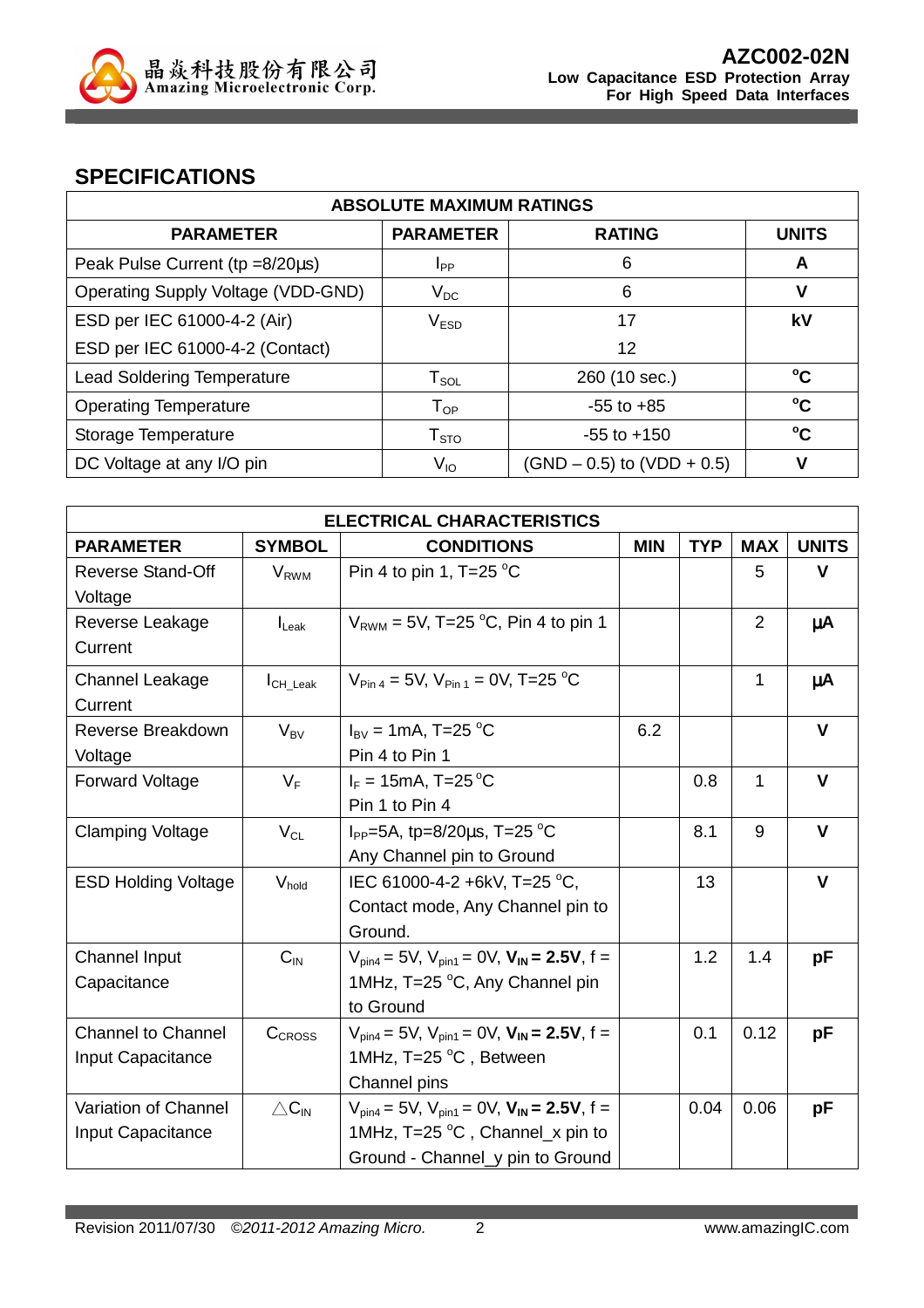

## **Typical Characteristics**

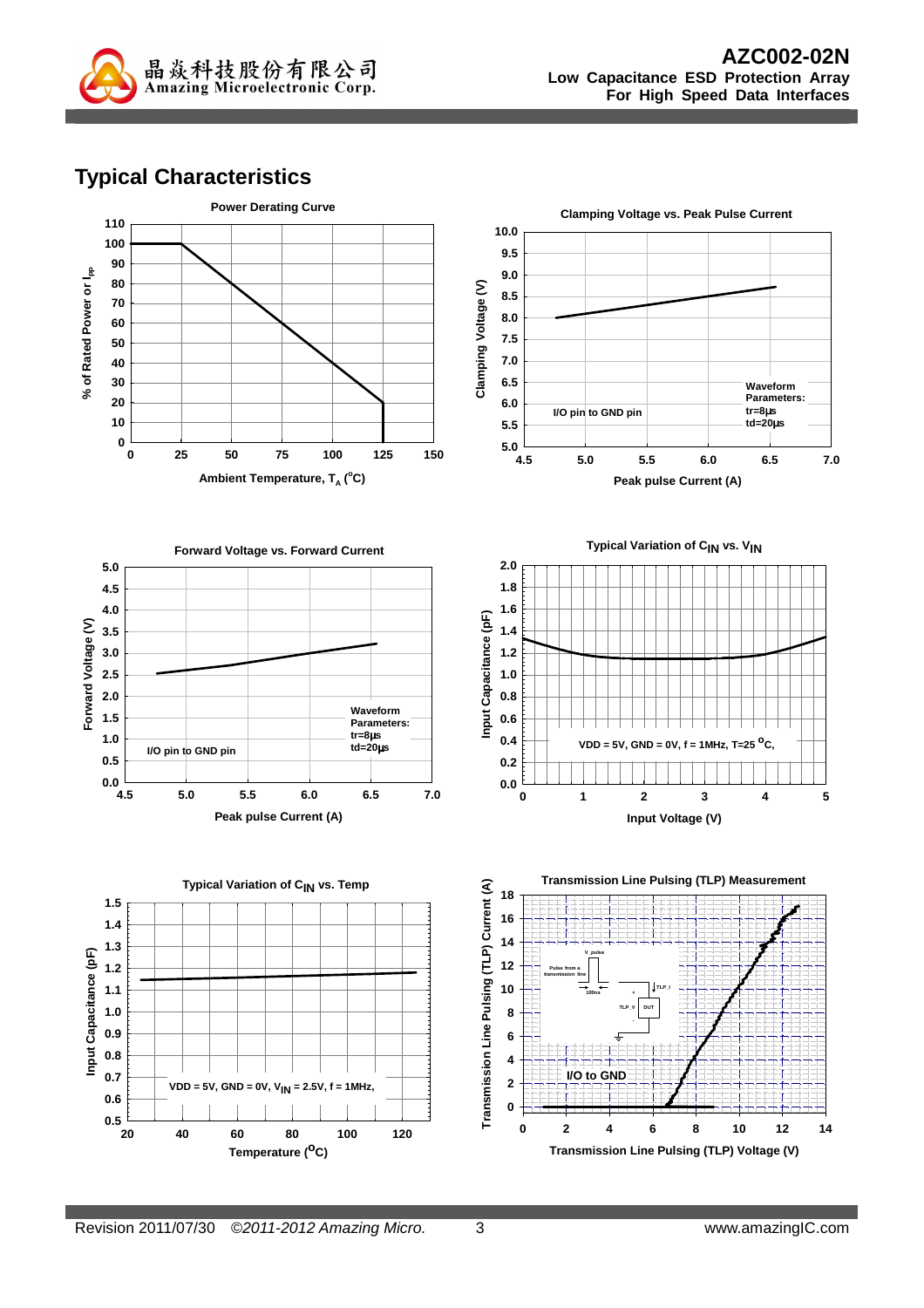

# **Applications Information**

### **A. Design Considerations**

The ESD protection scheme for system I/O connector is shown in the Fig. 1. In Fig. 1, the diodes D1 and D2 are general used to protect data line from ESD stress pulse. If the power-rail ESD clamping circuit is not placed between VDD and GND rails, the positive pulse ESD current  $(I<sub>ESD1</sub>)$  will pass through the ESD current path1. Thus, the ESD clamping voltage  $V_{CL}$  of data line can be described as follow:

 $V_{CL}$  = Fwd voltage drop of D1 + supply voltage of VDD rail +  $L_1 \times d(l_{ESD1})/dt + L_2 \times d(l_{ESD1})/dt$ 

Where  $L_1$  is the parasitic inductance of data line, and  $L_2$  is the parasitic inductance of VDD rail.

An ESD current pulse can rise from zero to its peak value in a very short time. As an example, a level 4 contact discharge per the IEC61000-4-2 standard results in a current pulse that rises from zero to 30A in 1ns. Here  $d(I<sub>ESD1</sub>)/dt$  can be approximated by  $\Delta I_{ESD1}/\Delta t$ , or 30/(1x10-9). So

just 10nH of total parasitic inductance  $(L_1$  and  $L_2$ combined) will lead to over 300V increment in  $V_{CL}$ ! Besides, the ESD pulse current which is directed into the VDD rail may potentially damage any components that are attached to that rail. Moreover, it is common for the forward voltage drop of discrete diodes to exceed the damage threshold of the protected IC. This is due to the relatively small junction area of typical discrete components. Of course, the discrete diode is also possible to be destroyed due to its power dissipation capability is exceeded.

The AZC002-02N has an integrated power-rail ESD clamped circuit between VDD and GND rails. It can successfully overcome previous disadvantages. During an ESD event, the positive ESD pulse current  $(I_{ESD2})$  will be directed through the integrated power-rail ESD clamped circuit to GND rail (ESD current path2). The clamping voltage  $V_{CL}$  on the data line is small and protected IC will not be damaged because power-rail ESD clamped circuit offer a low impedance path to discharge ESD pulse current.



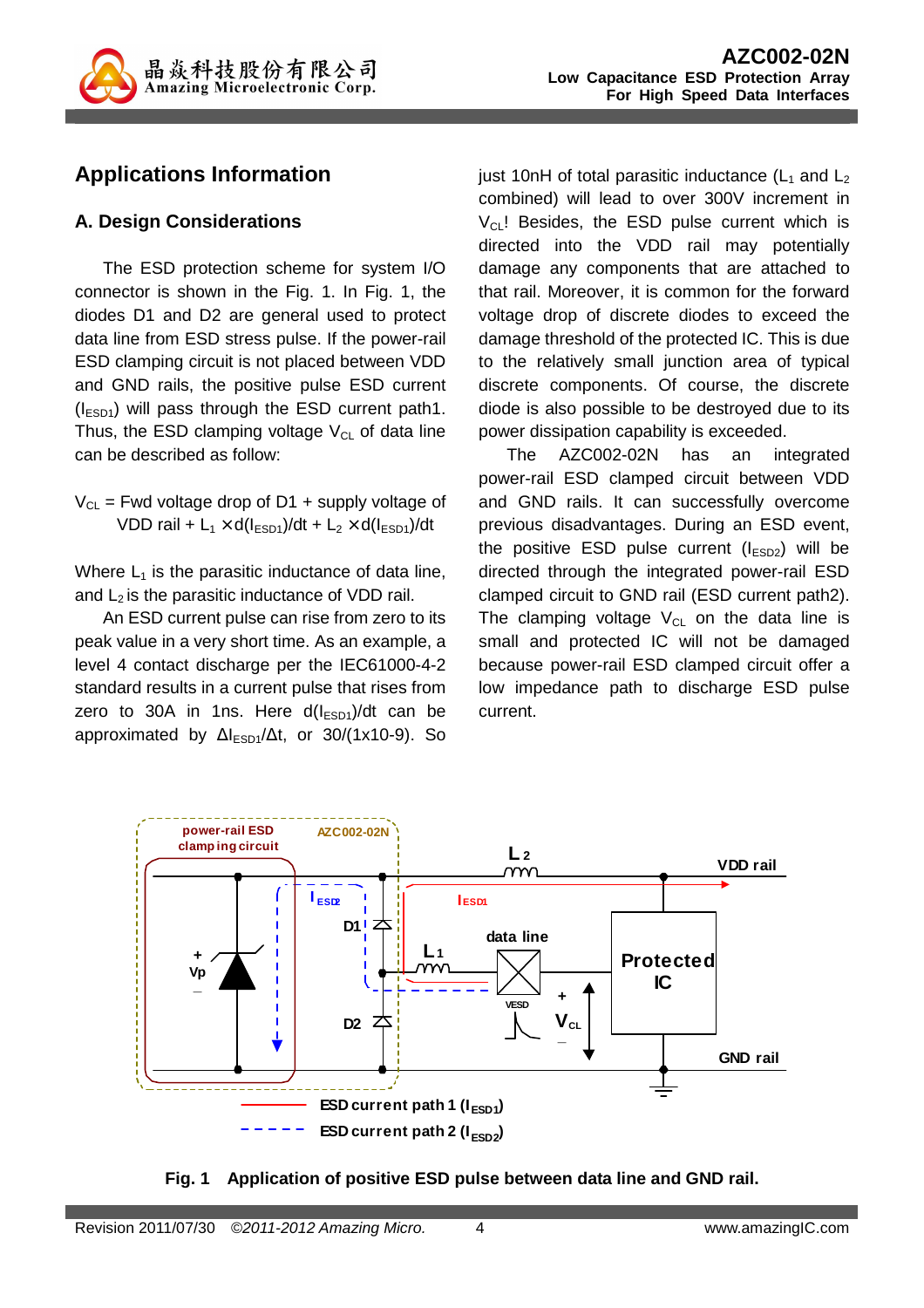

### **B. Device Connection**

The AZC002-02N is designed to protect two data lines and power rails from transient over-voltage (such as ESD stress pulse). The device connection of AZC002-02N is shown in the Fig. 2. In Fig. 2, the two protected data lines are connected to the ESD protection pins (pin2 and pin3) of AZC002-02N. The ground pin (pin1) of AZC002-02N is a negative reference pin. This pin should be directly connected to the GND rail of PCB (Printed Circuit Board). To get minimum parasitic inductance, the path length should keep as short as possible. In addition, the power pin (pin 4) of AZC002-02N is a positive reference pin. This pin should directly connect to the VDD rail of PCB. When pin 4 of AZC002-02N is connected to the VDD rail, the leakage current of ESD

protection pin of AZC002-02N becomes very small. Because the pin 4 of AZC002-02N is directly connected to VDD rail, the VDD rail also can be protected by the power-rail ESD clamped circuit (not shown) of AZC002-02N.

AZC002-02N can provide protection for 2 I/O signal lines simultaneously. If the number of I/O signal lines is less than 2, the unused I/O pins can be simply left as NC pins.

**In some cases, systems are not allowed to be reset or restart after the ESD stress directly applying at the I/O-port connector. Under this situation, in order to enhance the sustainable ESD Level, a 0.1**µ**F chip capacitor can be added between the VDD and GND rails. The place of this chip capacitor should be as close as possible to the AZC002-02N.** 



**Fig. 2 Data lines and power rails connection of AZC002-02N.**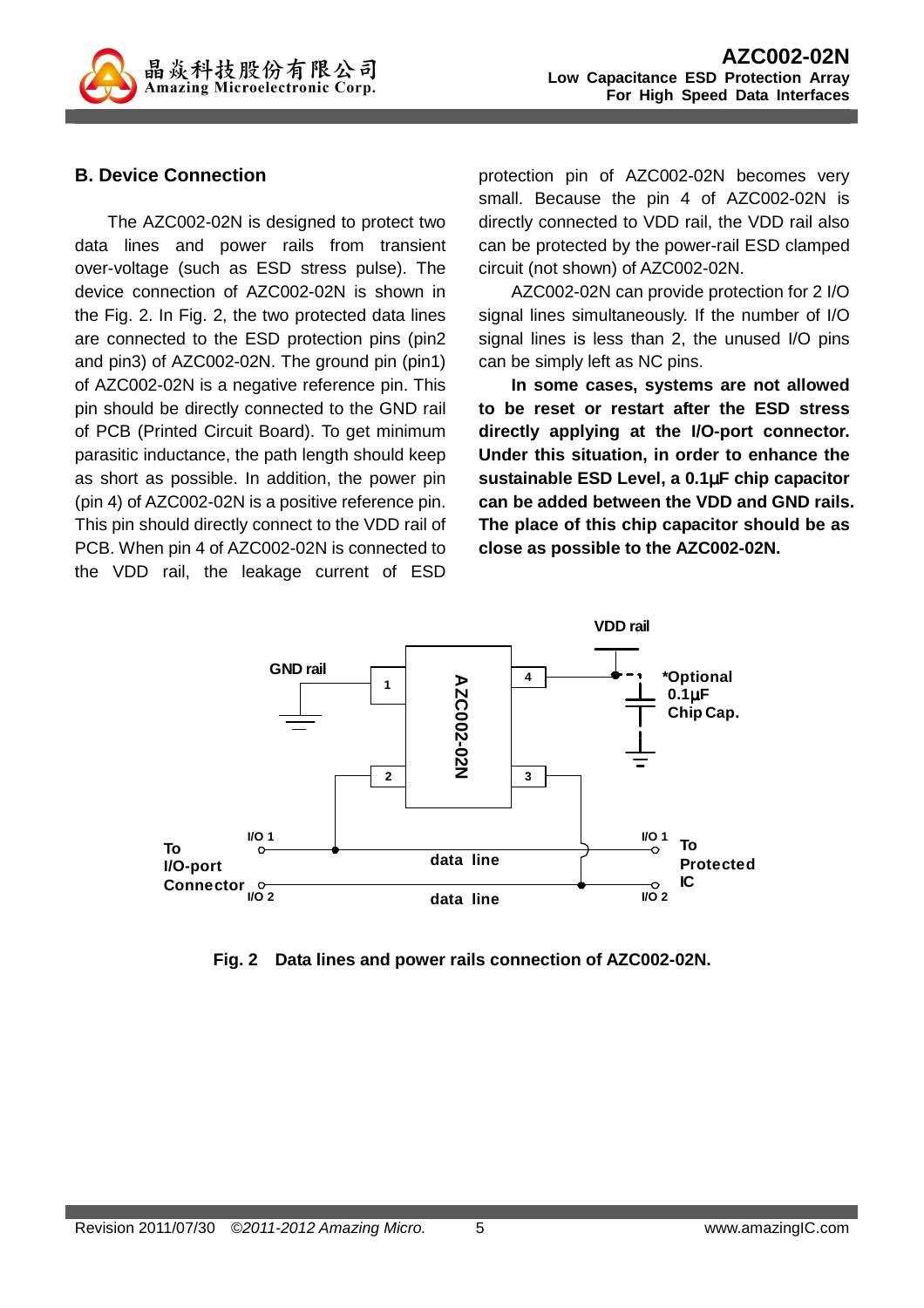

## **C. Applications**

#### **1. Universal Serial Bus (USB) ESD Protection**

The AZC002-02N can be used to protect the USB port on the monitors, computers, peripherals or portable systems. The ESD protection scheme for single USB ports is shown in Fig. 3. In the Fig.3, the voltage bus ( $V_{\text{BUS}}$ ) of USB port is connected to the power pin (pin 4) of AZC002-02N. Each data line (D+/D-) of USB port is connected to the ESD protection pin (pin2/pin3) of AZC002-02N.

When ESD voltage pulse appears on the data line, the ESD pulse current will be conducted by AZC002-02N away from the USB controller chip. In addition, the ESD pulse current also can be conducted by AZC002-02N away from the USB controller chip when the ESD voltage pulse appears on the voltage bus  $(V_{\text{BUS}})$  of USB port. Therefore, the data lines (D+/D-) and voltage bus  $(V_{BUS})$  of two USB ports are complementally protected with an AZC002-02N.



#### **Fig. 3 ESD Protection scheme for single USB ports by using AZC002-02N.**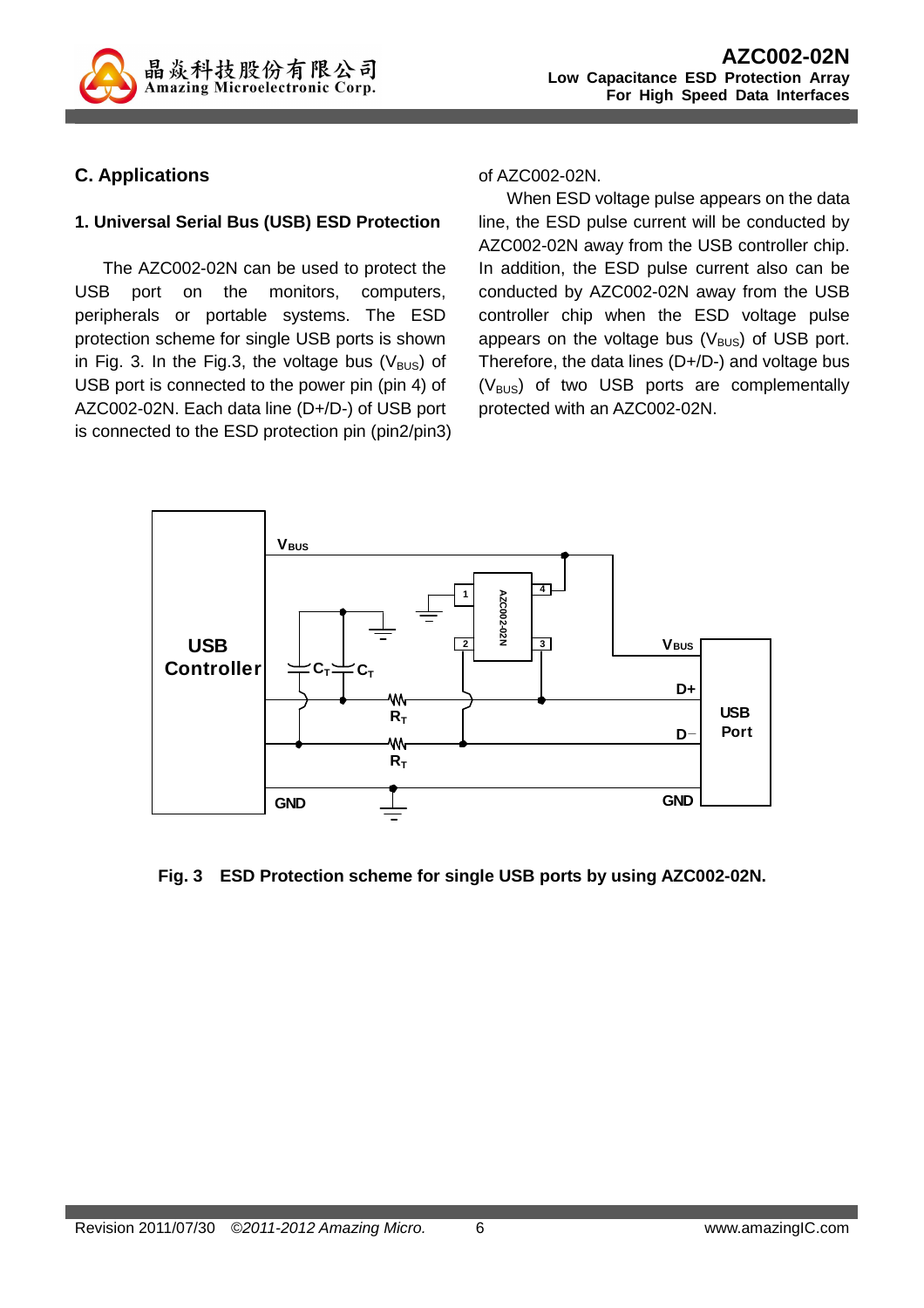

#### **2. Audio Interface ESD Protection**

For the audio interface, the Right/Left channels should be protected from the ESD stress. The AZC002-02N can be used for the audio interface ESD protection. The ESD protection scheme for audio interface is shown in the Fig. 4. In the Fig. 4, the Right and Left channels of audio connector are connected to ESD protection pins (such as pin 2 and pin 3) of AZC002-02N. For the power pin (pin 4) of

AZC002-02N, it should directly connect to the VDD power supply. As well, for the ground pin (pin 1) of AZC002-02N, it should directly connect to the Ground plate.

When ESD voltage pulse appears on the Right/Left channel of audio connector, the ESD pulse current will be discharged by AZC002-02N. Therefore, the Right/Left channels of audio chip are complementally protected with an AZC002-02N.



#### **Fig. 4 ESD Protection scheme for audio interface by using AZC002-02N.**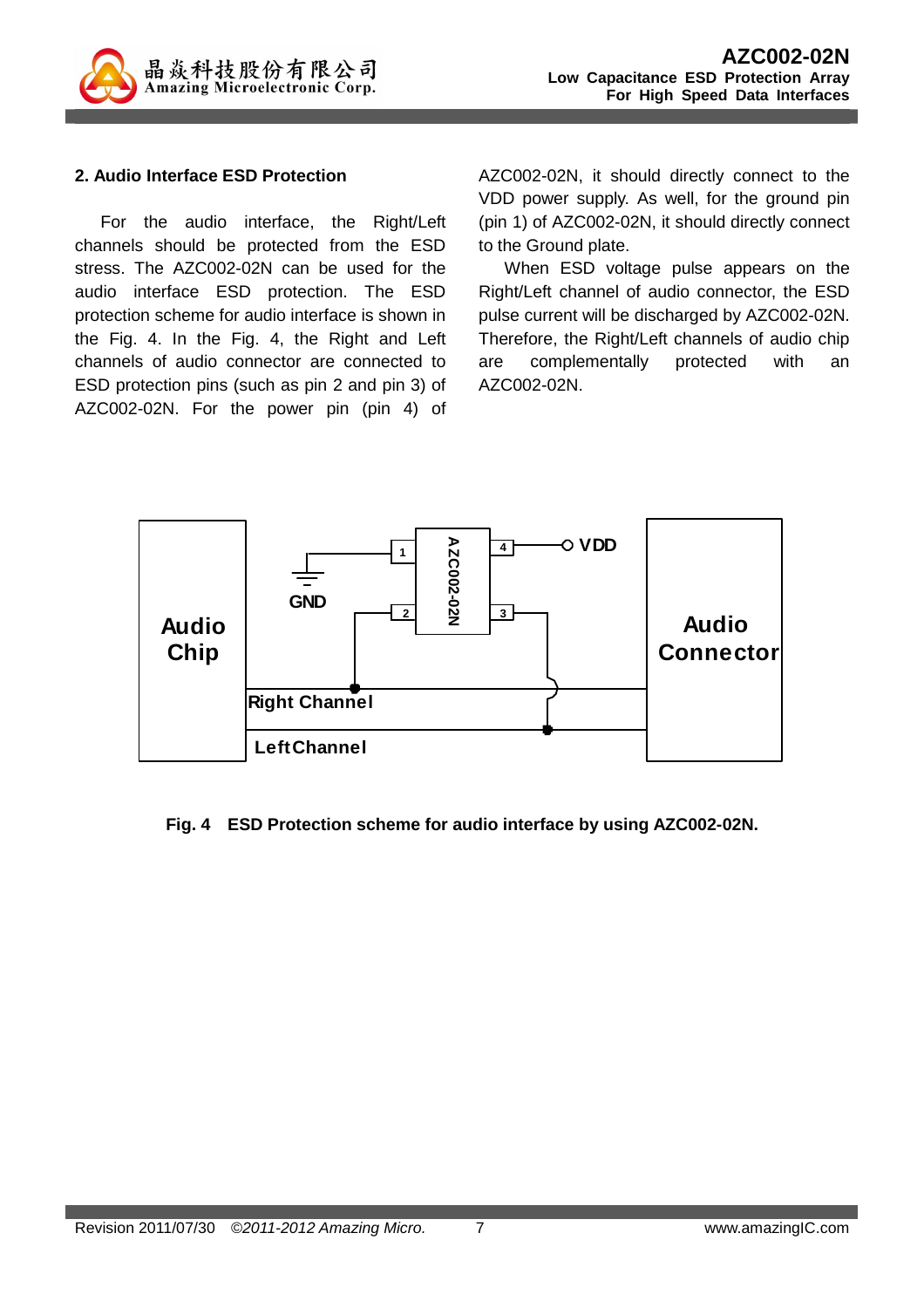

# **Mechanical Details**



### PACKAGE DIMENSIONS

| Symbol         |                      | <b>Millimeters</b> | <b>Inches</b> |       |  |
|----------------|----------------------|--------------------|---------------|-------|--|
|                | MIN.                 | MAX.               | MIN.          | MAX.  |  |
| A              | 0.95                 | 1.17               | 0.037         | 0.046 |  |
| A <sub>1</sub> | 0.05                 | 0.1                | 0.002         | 0.004 |  |
| A <sub>2</sub> | 0.9                  | 1.1<br>0.035       |               | 0.043 |  |
| b              | 0.014<br>0.35<br>0.5 |                    | 0.020         |       |  |
| b <sub>1</sub> | 0.76                 | 0.89               | 0.030         | 0.035 |  |
| С              | 0.09                 | 0.18               | 0.004         | 0.007 |  |
| D              | 2.8                  | 3.04               | 0.110         | 0.120 |  |
| E1             | 1.2                  | 1.4                | 0.047         | 0.055 |  |
| Е              | 2.25                 | 2.55               | 0.089         | 0.100 |  |
| e1             | 0.20 BSC             |                    | 0.0078 BSC    |       |  |
| e <sub>2</sub> | 0.96 BSC             |                    | 0.0377 BSC    |       |  |
| e              | 1.8                  | 2.02               | 0.071         | 0.080 |  |
| L              | 0.55 REF.            |                    | 0.0216 BSC    |       |  |
| L1             | 0.3                  | 0.6                | 0.012         | 0.024 |  |
| L <sub>2</sub> | 0.25 REF             |                    | 0.0098 BSC    |       |  |
| t              | 0~9°                 |                    | ∩~9°          |       |  |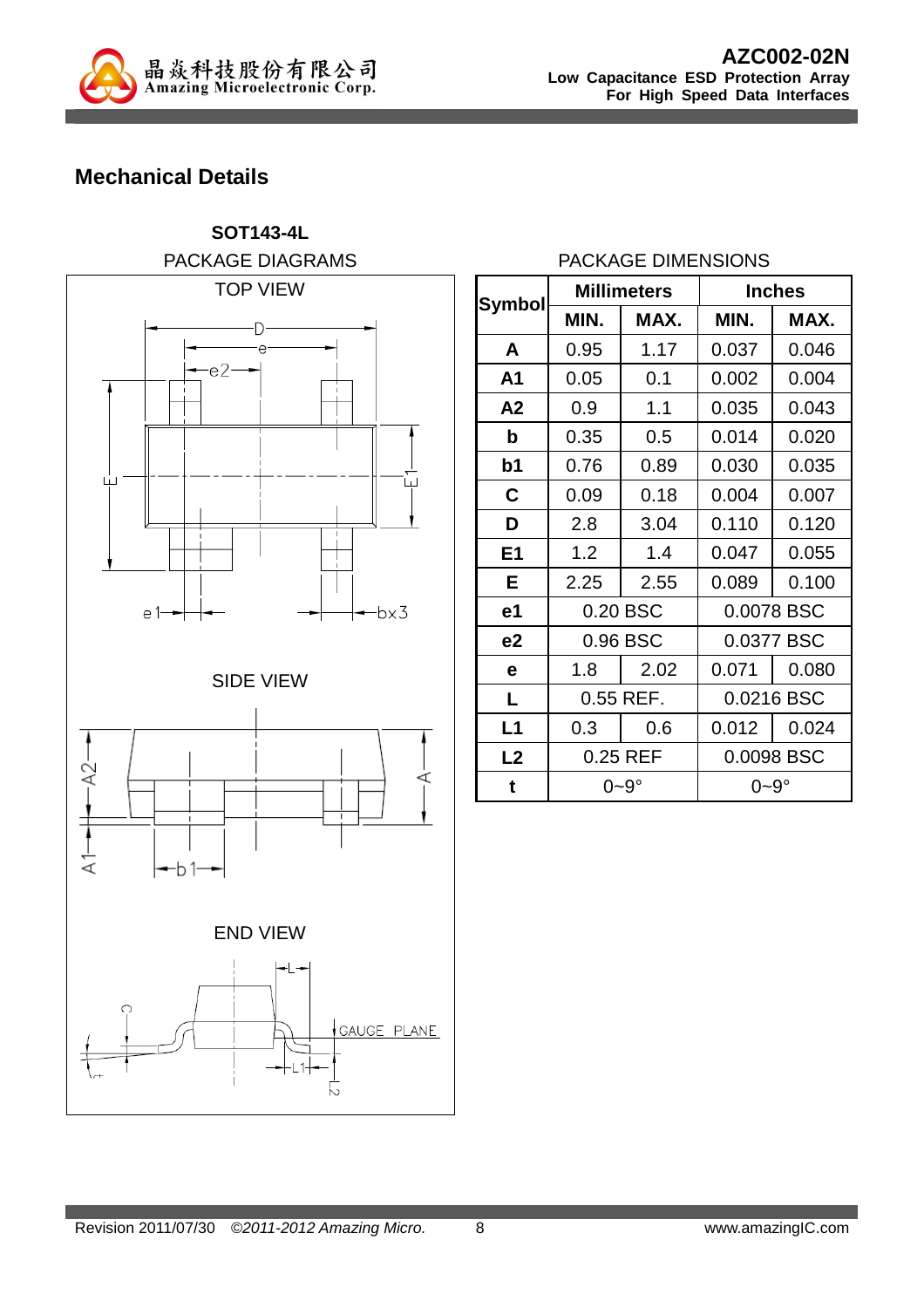

## **LAND LAYOUT**



| <b>Dimensions</b> |                   |               |  |
|-------------------|-------------------|---------------|--|
| <b>Index</b>      | <b>Millimeter</b> | <b>Inches</b> |  |
| A                 | 1.00              | 0.039         |  |
| A <sub>1</sub>    | 1.40              | 0.055         |  |
| B                 | 1.40              | 0.055         |  |
| C                 | 1.92              | 0.076         |  |
| C <sub>1</sub>    | 1.72              | 0.068         |  |
| D                 | 2.20              | 0.087         |  |
| Е                 | 0.80              | 0.031         |  |
| F                 | 3.60              | 0.141         |  |

Notes:

This LAND LAYOUT is for reference purposes only. Please consult your manufacturing partners to ensure your company's PCB design guidelines are met.

## **MARKING CODE**



C04 = Device Code  $X = Date Code$ Y = Control Code

| <b>Part Number</b>         | <b>Marking Code</b> |
|----------------------------|---------------------|
| AZC002-02N                 | C04XY               |
| AZC002-02N<br>(Green part) | C06XY               |

### **Ordering Information**

| PN#            | Material | $_{\text{Type}}$ | Reel size | MOO/internal box      | MOQ/carton          |
|----------------|----------|------------------|-----------|-----------------------|---------------------|
| AZC002-02N.R7G | ireen    | T/R              | inch      | 4 reel= $12,000/b$ ox | 6 box=72,000/carton |